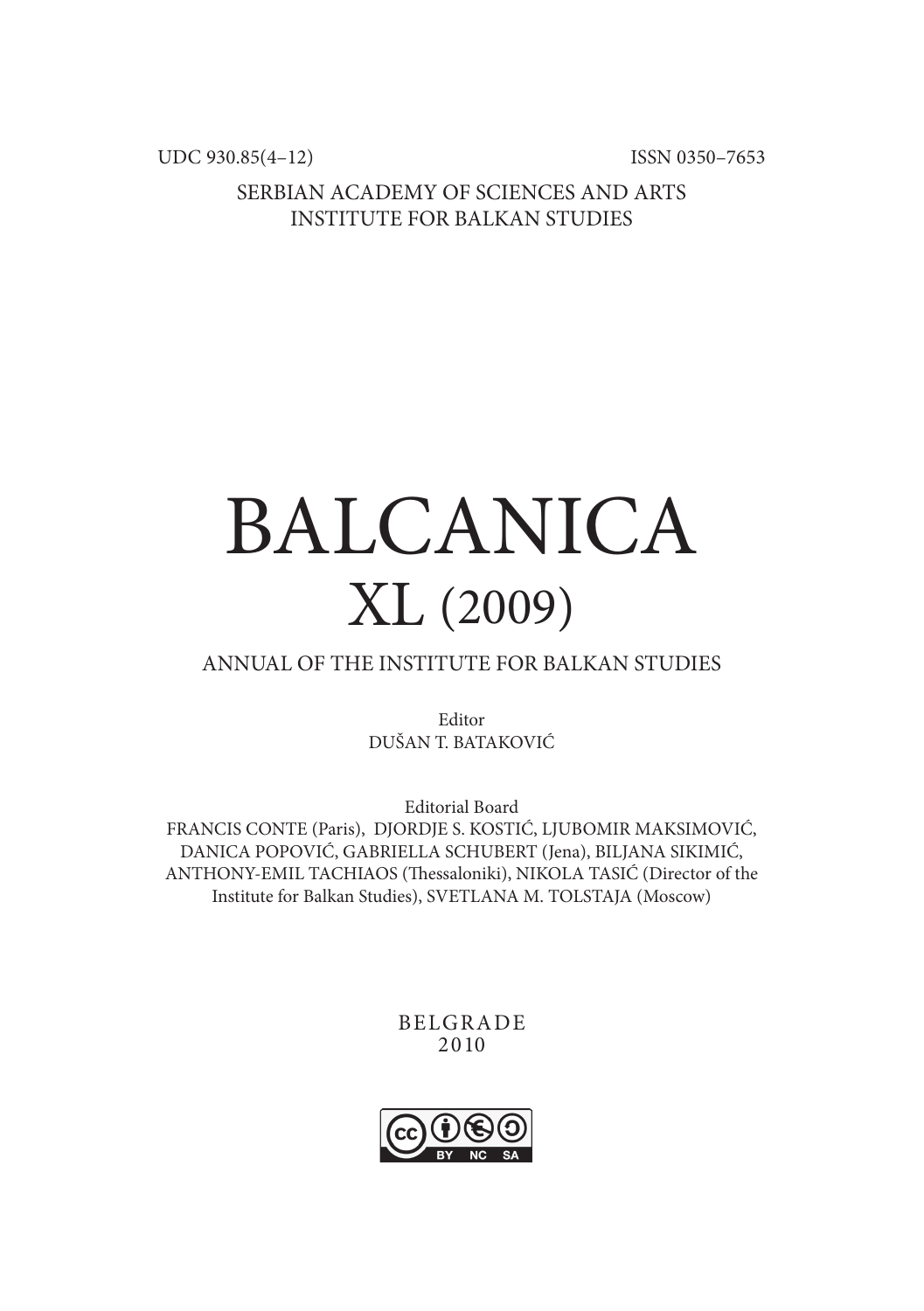*Institute of History Belgrade* 

## **Women** *Vaqf***s in the Sixteenth-century Sanjak of Kruševac (Alaca Hisâr)**

- **Abstract:** The role of the *vaqf* in the Ottoman Empire, as in the whole Islamic world, was quite significant, especially in a period marked by the founding of new oriental settlements. The first endowers in the newly-conquered lands were sultans, begs and prominent government officials. Affluent citizens also took part in endowing their cities, and women are known to have been among them. The aim of the paper, based on Ottoman sources, is to shed light on the participation of Muslim women in this kind of humanitarian and lucrative activity using the example of the Sanjak of Kruševac (Alaca Hisâr) in the sixteenth century.
- **Keywords:** *vaqf*, women *vaqf*s, Sanjak of Kruševac (Alaca Hisâr), Ottoman Empire, sixteenth century

The *vaqf*, a pious and charitable institution, has played a very important<br>role in the Islamic world, thus in the Ottoman Empire and there espe-<br>cially in the process of establishing oriental Islamic settlements.<sup>1</sup> The s cially in the process of establishing oriental Islamic settlements. The simplest definition is that it was an institution whose main purpose was to alleviate poverty and to bolster social development. Rich Ottomans founded endowments mainly from religious motives, hopeful to abide in their lives by the *hâdis* of the prophet Muhammad (a.s.) *sevab ba'del mevt*. However,

 See "Waķf ", in *The Encyclopaedia of Islam* XI (Leiden: Brill, 2002), 59–99; Halil İnalcık, *The Ottoman Empire: The Classical Age 1300–1600*, after the Serbian edition *Osmansko carstvo: klasično doba 1300–1600* (Belgrade 2003), 220–224.

 Many ayat in the Qur'an speak about the need of doing charity. Al-Baqara is a sura particularly rich in ayat urging people to give to charity and help the poor (e.g. ayat 261, 262, 264–267, 270–274 etc).

 Mehmed Begović, *Vakufi u Jugoslaviji* (Belgrade: Serbian Academy of Sciences and Arts, 1963), 11–19. There are other works on *vaqf*s, such as Richard van Leeuwen, *Waqf and Urban Structures: The Case of Ottoman Damascus* (Leiden: Brill, 1999); Maya Shatzmiller, "Islamic Institutions and Property Rights: The Case of the 'Public Good' Waqf", *Journal of the Economic and Social History of the Orient* (JESHO) 44, 1 (2001), 44–74, which examines the institutional economic performance of the *public good waqf*; Svetlana Ivanova, "Muslim Charity Foundations (Vakf) and the Models of Religious Behavior of Ottoman Social Estates in Rumeli (late 15th to 19th Centuries)", *Wiener Zeitschrift zur Geschichte der Neuzeit* 5/2 (2005), 44–69; Ronald C. Jennings, "Pious Foundations in the Society and Economy of Ottoman Trabzon, 1565–1640", *JESHO*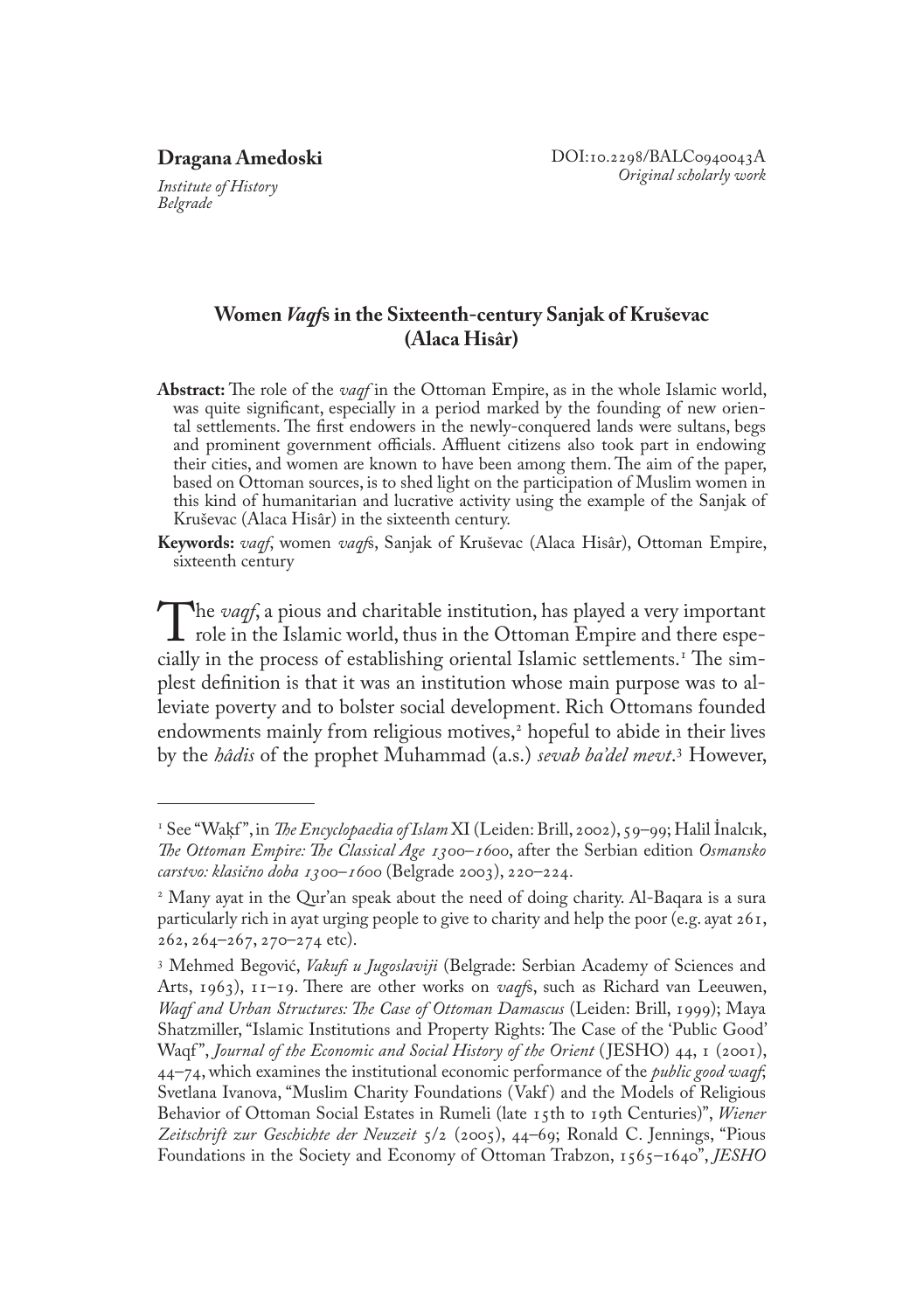many founded *vaqf*s merely for social prestige and in order to gain tangible benefits.

The first endowers in the newly-conquered areas were sultans, begs, prominent government officials, and rich citizens among whom there were women too. The purpose of *vaqf*s was to meet the religious and educational needs of the growing Muslim population. The *vaqf* system ensured the development and growth of new Muslim towns, and helped Islam to spread, at first in Anatolia and then further west, towards the Balkans. *Vaqf*s were most of all intended for building religious establishments such as mosques, *mescid*s, *mekteb*s, *medrese*s or *zâviye*s, but in many cases the endowers funded the building of public facilities, such as *hân*s, *kervân-serây*s, bridges, drinking fountains, *hammâm*s, *'imâret*s, which were intended for use by all citizens regardless of their religious and ethnic affiliation.

Gifts for pious purposes (*sadaka*) were not confined to construction, but also involved the maintenance of the facilities and establishments thus built. *Vaqf*s increasingly often lent money at a rate of interest (*ribh*) (the return was usually 11.5 or even 12 *akçe*s for 10 *akçe*s borrowed, which made about  $15$ –20 percent on the annual level). In this way, the cash holdings of many *vaqf*s became substantial. Besides the interest charged, some of their revenue came from renting *vaqf* property (for example, *hammâm*s or *hân*s), from the endowed land, mills, shops etc. The revenue was used for the maintenance of the *vaqf*, employees' salaries, humanitarian activity such as public kitchens and hospitals.<sup>6</sup>

<sup>33/3 (1990), 271–336,</sup> where the institution of *vaqf* is studied using the example of a town, etc.

Gabriel Baer, "The Waqf as Prop for the Social System (Sixteenth–Twentieth Centuries)", *Islamic Law and Society* 4/3 (1997), 273–274.

Dragana Amedoski, "Alaca Hisar Sancağına Ait 1536 Tarihli Bir Vakıf Defteri", *Belleten* (Ankara), forthcoming.

 $6$  In the historical work done so far in the Balkans the above-cited study of Mehmed Begović, although published quite a while ago, remains the most serious attempt at taking a general look at the issue of *vaqf*s. To be mentioned as well are Adem Handžić, "O formiranju nekih gradskih naselja u Bosni u XVI stoljeću (uloga države i vakufa)", *Prilozi za orijentalnu filologiju* (POF) XXV (Sarajevo 1975), 133–169; Behija Zlatar, "Popis vakufa u Bosni iz prve polovice XVI stoljeća", *POF* XX–XXI (1970–71); Olga Zirojević, "Vakuf – ugaoni kamen gradova*"*, *Novopazarski zbornik* 17 (1993), 67–71; Aleksandar Fotić, "Uloga vakufa u razvoju orijentalnog grada: beogradski vakuf Mehmed-paše Jahjapašića", in *Socijalna struktura srpskih gradskih naselja (XII–XVIII vek)* (Smederevo–Belgrade 1992), 149–159; Vera Mutafchieva, "Za rolyata na vakyfa v gradskata ikonomika na Balkanite pod turska vlast (XV–XVII v.)", *Izvestiya na Instituta za istoriya* X (1962), 121–145, etc. The journal *Glasnik islamske vjerske zajednice* printed in Sarajevo has brought out many papers that look at the institution of *vaqf*, but only from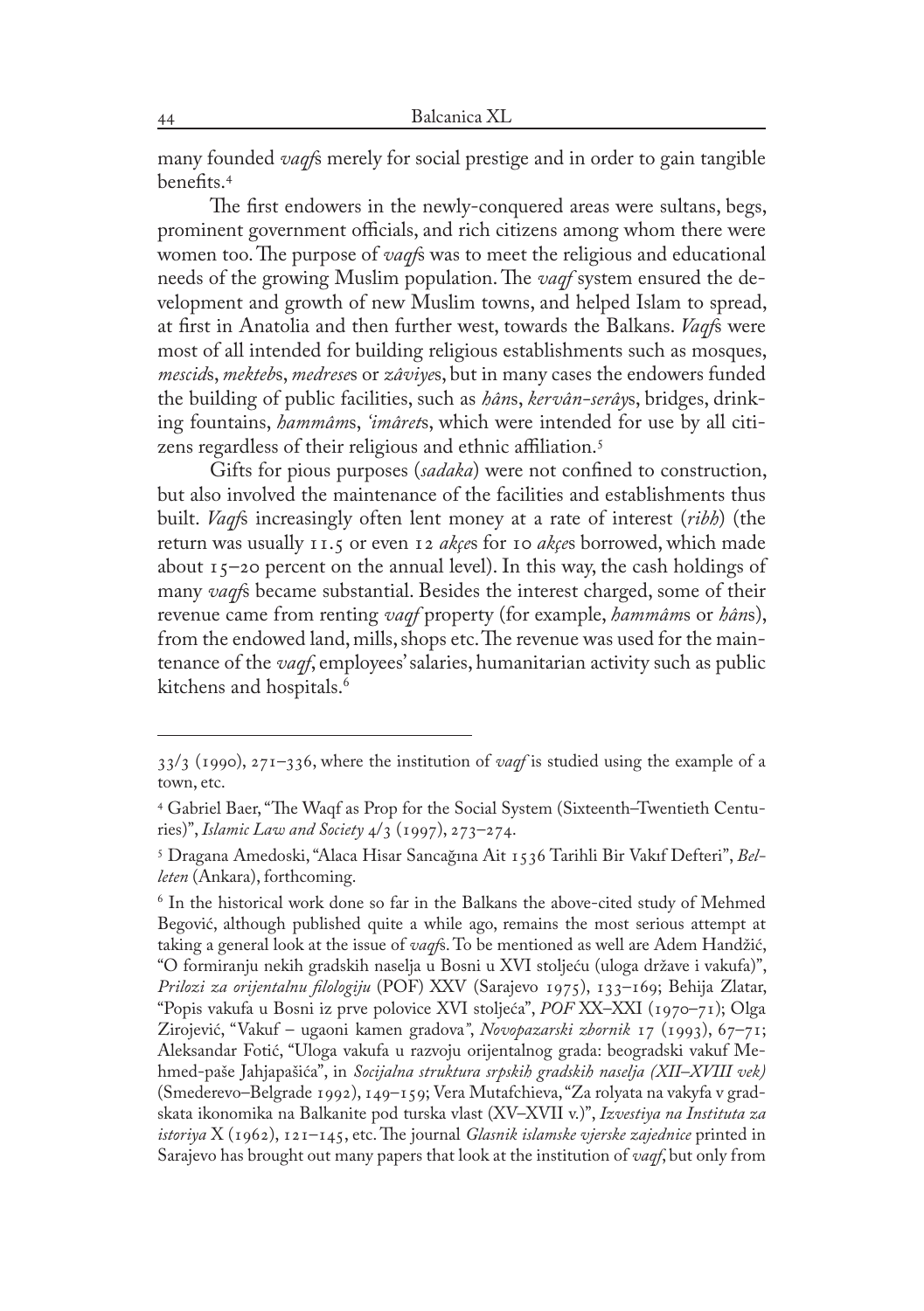There is a quite ample bibliography on the *vaqf*s in the Ottoman Balkans. The work done so far has looked at the *vaqf* exclusively from the perspective of Shariyat<sup>7</sup> and has for the most part been devoted to Bosnia and Herzegovina. As for the *vaqf*s established in the territory of presentday Serbia, work has been confined to the study and publication of *vaqfnâmes*, and mostly for Kosovo and Metohija.<sup>8</sup> Besides, the monographs on larger urban centres, such as Belgrade or Niš, have paid attention to the *vaqf*s founded there in Ottoman times, and some *vaqf*s have been discussed in separate papers.

One of the areas where *vaqf* studies have not made much progress, especially in domestic scholarship, is their gender aspect, a set of issues which has long been an object of interest for researchers worldwide. In the past few years the trend is observable also in Bosnia and Herzegovina.<sup>10</sup> The

 Hazim Šabanović, "Beograd kao vojno-upravno i privredno središte u XVI–XVII veku" and "Grad i njegovo stanovništvo u XVI–XVII veku", in *Istorija Beograda* (Belgrade 1974), vol. I, 323–422; Dušanka Bojanić, "Niš do velikog rata 1683", in *Istorija Niša* (Niš 1983), vol. I, 107–169; Fotić, "Uloga vakufa"; Dragana Amedoski, "Orijentalne gradjevine Kruševca od osmanskog odvajanja do kraja XVI veka", *Istorijski časopis*  LV (2007), 157–169; Tatjana Katić, "Muslimanske zadužbine u Pirotu od XIV do XVI veka", *Pirotski zbornik* 32/33 (2007/8), 55–62; Milan Vasić, "Leskovac u XVI veku", in *Naselja na Balkanskom poluostrvu od XVI do XVIII vijeka* (Istočno Sarajevo: Akademija nauka i umjetnosti Republike Srpske, 2005), 7–33; Olga Zirojević, "Leskovac u XV i XVI veku", *Leskovački zbornik* 9 (1969), 165–170; Dragana Amedoski, "Leskovački vakufi u periodu od osmanskog osvajanja do kraja XVI veka", *Istorijski časopis* LVII  $(2008), 137-149.$ 

<sup>10</sup> Gabriel Baer, "Women and Waqf: An Analysis of the Istanbul Tahrir 1546", Asian *and African Studies* 17, *Studies in the Social History of the Middle East in Memory of Professor Gabriel Baer* (University of Haifa, 1983), 9–28; Hasan Yüksel, "Osmanlı Toplumunda Vakıflar ve Kadın (XVI.-XVII. yüzyıllar)", *Osmanlı* 5 (1999), 49–55; Mary Ann Fay, "Women and Waqf: Toward a Reconsideration of Women's Place in the Mamluk Household", *International Journal of Middle East Studies (IJMES)* 29/1 (1997), 33–51; Ronald C. Jennings, "Women in Early 17th Century Ottoman Judicial Records – The Sharia Court of Anatolian Kayseri", *JESHO* XVIII/1 (1975), 53-114; M. L. Meriwether, "Women and *Waqf* Revisited: the Case of Aleppo, 1770–1840", in *Women in the Ottoman Empire. Middle Eastern Women in the Early Modern Era*, ed. M. C. Zilfi (Leiden–Boston–Cologne 1997), 128–152; Hatidža Čar-Drnda, "Društveni i pravni

the religious point of view, while the scholarly journal *Anali Gazi-Husrevbegove biblioteke*, also printed in Sarajevo, offers papers devoted to its different aspects.

<sup>&</sup>lt;sup>7</sup> See note 6 above.

Hasan Kaleši, "Prizrenac Kukli-beg i njegove zadužbine", *POF* VIII–IX/1958–59 (1960), 143–168; idem, "Najstarija vakufnama u Jugoslaviji", *POF* X–XI/1960–61 (1961), 55–73; idem, "Jedna arapska vakufnama iz Ohrida iz 1491.godine", *POF* XII– XIII/1962–63 (1965), 15–44; Hasan Kaleši and Ismail Eren, "Prizrenac Mahmud-paša Rotul, njegove zadužbine i vakufname", *Starine Kosova* VI–VII (1972–73), 23–64, etc.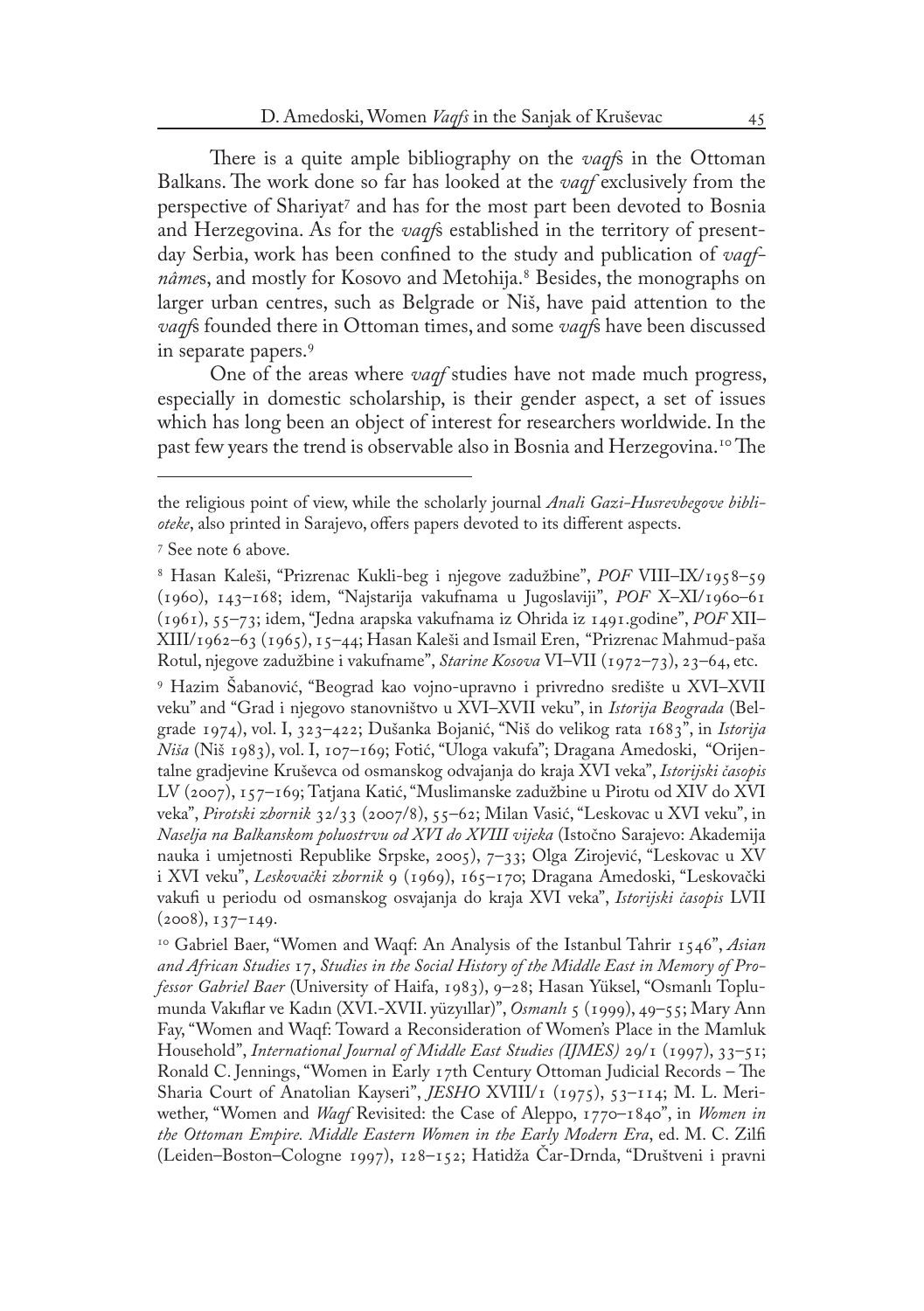lack of systematic study of female endowers in the territory of present-day Serbia provides the opportunity for opening a new and unexplored field of historical studies. The aim of this paper, therefore, is to show that this kind of social activity was pursued in this part of the Balkans and that it played the same role as elsewhere in the Ottoman Empire.

Contrary to the popular notion that the position of women in Ottoman Islamic society was an extremely repressed one, that they were denied participation in public life and access to the economic, financial or legal spheres, the Ottoman socio-political system was such that the woman was treated in her family and her broader community as a person with full civil rights. She was active in the economic and financial areas and in a position to contribute to her community. Thus women were able to establish *vaqf*s using their own property, in order that their personal funds should be used, in accordance with the ethical principles of Islam, for the benefit of the broader community.

Islamic law made it possible, with some limitations, for members of other religions to found endowments according to the rules prescribed by their own religion and before their own religious representatives.<sup>11</sup> This kind of social activity included Christian women as well. The sources that we have been able to use for this paper, unfortunately, are limited and do not provide that sort of information.<sup>12</sup> There were Christian women who endowed a field or a meadow<sup>13</sup> or valuable objects.<sup>14</sup>

Muslim women founders of endowments came from different social backgrounds, but most belonged to the upper layers of society, and only about ten percent of *vaqf*s were established by lower-class women.<sup>15</sup> It

položaj žene muslimanke u osmanskoj Bosni", *Znakovi vremena* 10/37 (2007), 124– 153; Kerima Filan, "Women Founders of Pious Endowments", in Amila Buturović and Irvin Cemil Schick, *Women in the Ottoman Balkans: Gender, Culture and History* (London–New York 2007), 99–121; Hatidža Čar-Drnda, "Vakufski objekti u Bosanskom sandžaku", *POF* 52–53 (2002/3 [2004]), 267–294, and passim.

<sup>11</sup> Olga Zirojević, "Hrišćansko zadužbinarstvo u periodu osmanske uprave", *POF* 46 (1996 [1997]), 131.

<sup>12</sup> For an example of a Christian woman acting as a *vaqif* (in the sense of a classical *vaqfnâme*), see Phokion P. Kotzageorgis, "Two *wakfiyes* of Mara Branković", *Hilandarski zbornik* 11 (2004), 307–323.

<sup>13</sup> Aleksandar Fotić, *Sveta Gora i Hilandar u Osmanskom carstvu XV–XVII vek* (Belgrade 2000), 232–234; Aleksandar Fotić, "Concealed Donation or a Sale: The Acquisition of Monastic Property (15th–17th C.)", *XIV. Türk Tarih Kongresi (Ankara, 9–13 Eylül 2002). Kongreye Sunulan Bildiriler*, II. Cilt – I. Kısım (Ankara: TTK Basımevi, 2005), 721–728.

<sup>14</sup> Several cases in Vladislav Skarić, "Srpski pravoslavni narod i crkva u Sarajevu u 17. i 18. vijeku", *Prilozi za istoriju Sarajeva*, vol. II of *Izabrana djela*, ed. Milorad Ekmečić (Sarajevo 1985), 5–58.

<sup>&</sup>lt;sup>15</sup> Yüksel, "Osmanlı Toplumunda", 52.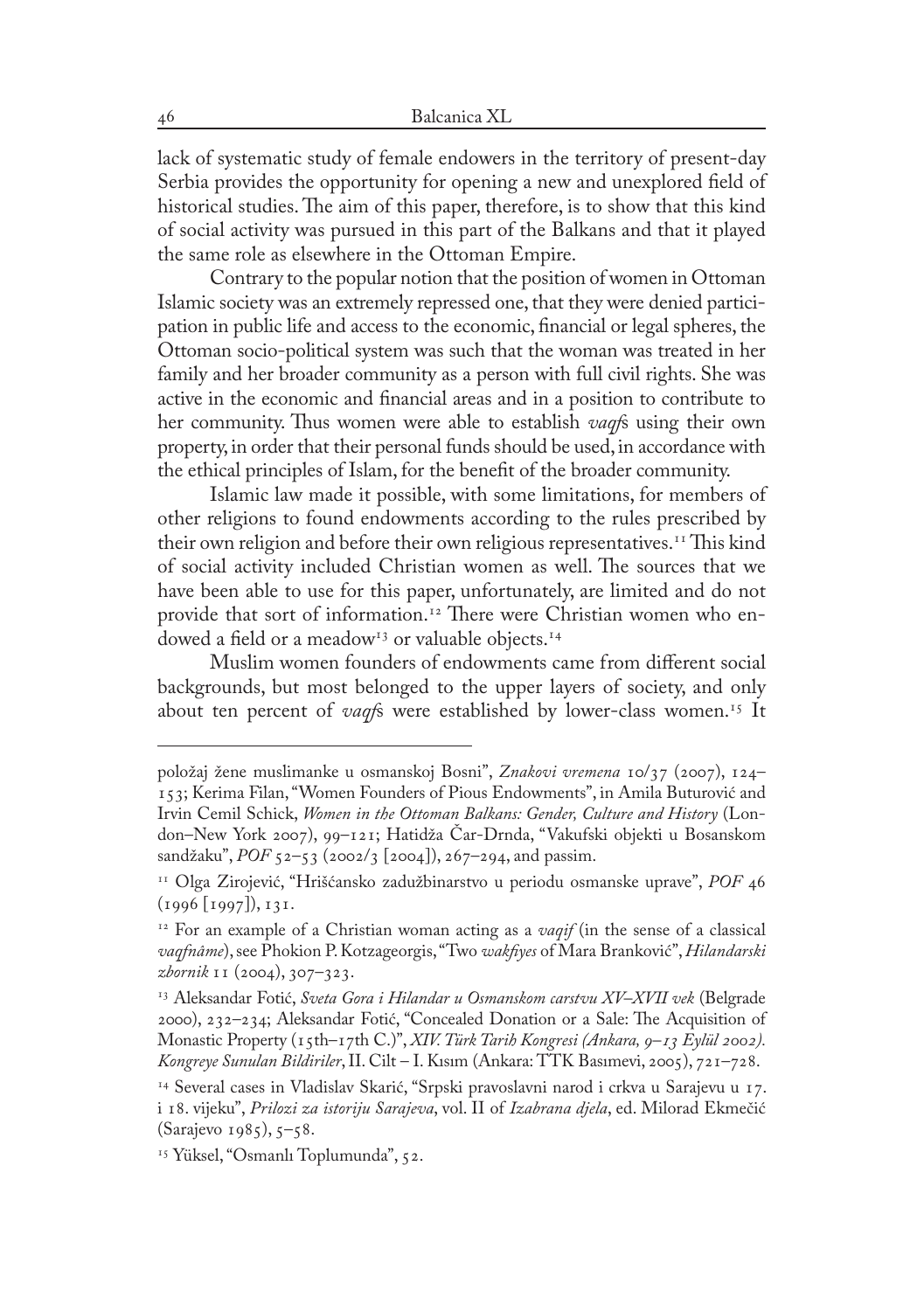should be noted that women *vaqf*s were mostly concentrated in the capital of the Ottoman Empire. As a matter of fact, in the middle of the sixteenth century thirty-seven percent of all *vaqf*s in Istanbul were founded by women. One of the first mosques by the most famous Ottoman architect, *Mimar* Sinân, was built on behalf of a woman.<sup>16</sup> Women from high society, most of all sultans' wives and court ladies, were able to undertake large-scale projects, such as mosques, palaces, summer houses on the Bosporus, but there also were small-scale undertakings like fountains.17

The kind of property endowed by women can be described as urban (commercial and residential) and agricultural. It included homes, houses and lots, shops, flour mills, gardens, arable land. Briefly, women owned and endowed all manner of income-producing property.18

The average woman in the Ottoman Empire generally endowed cash *vaqf*s,19 occasionally a house. Large-scale construction projects were not normally undertaken by women, in the first place because they involved finding a master builder and overseeing construction works.<sup>20</sup> Women usually did not earn their livelihood by themselves, but according to the Qur'an and Shariyat they had the right to a part of their husbands' income. Besides, they could be given a cash gift from their husbands, fathers, brothers etc., and they could use it for God-pleasing deeds.21 The *mehr* was also a way for a woman to obtain some money of her own. It may be concluded, therefore, that their financial strength was generally limited. Even so, a brief look at the historical sources containing this kind of information shows that property ownership was not exclusive to the women from elite society. Research work for different areas and periods has made it possible to establish the proportion of women among endowers, showing that women accounted for an average of 20–50 percent of the total number of endowers.22

<sup>16</sup> Suraiya Faroqhi, *Osmanlı kültürü ve gündelik yaşam: Ortaçağıdan Yirminci Yüzyıla* (Istanbul 2005), 133, 153.

<sup>17</sup> In the period we are concerned with, sultana Hurrem was an especially generous endower. *Mimar* Sinân built for her a mosque, a *medrese* and many other structures. She had many hâns and '*imârets* built in Mecca, Medina and Jerusalem. Other sultans' wives and mothers are also known to have excelled in this activity. Cf. Faroqhi, *Osmanlı kültürü*, 133.

<sup>&</sup>lt;sup>18</sup> Fay, "Women and Waqf", 38.

<sup>&</sup>lt;sup>19</sup> On cash *vaqf*s see Murat Çizakça, "Cash Waqfs of Bursa, 1555–1823", *JESHO* 38/ (1995), 313–354; Jon E. Mandaville, "Usurious piety: the cash waqf controversy in the Ottoman Empire", *IJMES* 10 (1979), 289–308.

<sup>20</sup> Faroqhi, *Osmanlı kültürü*, 133.

<sup>21</sup> Čar-Drnda, "Društveni i pravni položaj žene", 129–130.

<sup>&</sup>lt;sup>22</sup> For different regions and periods, see Baer, "Women and Waqf", 10.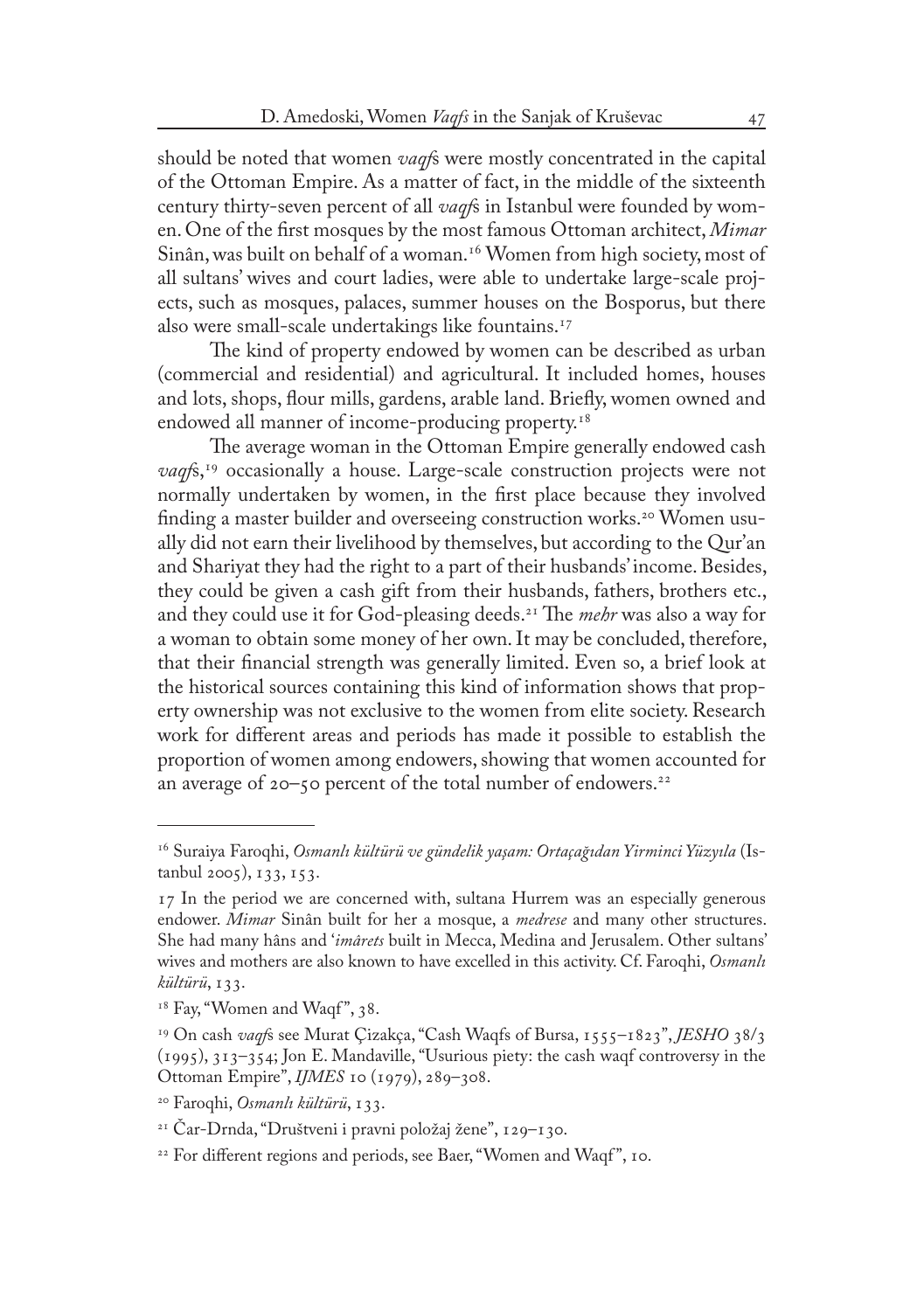Many of the women of average means who founded *vaqf*s were widowed or had no family of their own. By founding a *vaqf* they wanted to make sure that their property would go for charity purposes rather than to state coffers. This type of women endowers usually stipulated that *vaqf* beneficiaries should read certain suras from the Qur'an and pray for their souls in return,<sup>23</sup> but there were also women whose motivation for endowing a *vaqf* was only social and cultural.24

Some historians share Gabriel Baer's view that women endowed *vaqf*s in order to protect their property and the income it produced (from encroachment by their own husbands and their husbands' families). The endowed property produced income they could enjoy during their lifetime and dispose of as they preferred.25 In the sixteenth century some kind of tradition related to women *vaqf*s became widespread in the Ottoman Empire. Namely, women endowed money for salaries of imams, *müe'zzin*s and other mosque employees in order that certain sections (*cüz*) of the Qur'an should be read for their souls on certain occasions,<sup>26</sup> especially during the month of Ramadan. In that way they provided some funding for an already existing mosque. This might be an interesting fact since the usual amount endowed by women was about 3,000 *akçe*s, as evidenced by the *vaqf* registers for the Sanjak of Kruševac, and that was the case in other areas too, for instance in Bosnia and Herzegovina. Thus, women seem to have given precedence to religious needs over material things (the amount would have been sufficient for building a *mekteb* or a house or a shop).<sup>27</sup>

In the Sanjak of Kruševac and adjacent sanjaks, *vaqf*s were generally endowed by women related to important local persons such as begs; in Kruševac, for example, they were begs' wives or sisters. Besides, this kind of active role in supporting a Muslim community was characteristic of women from profoundly religious families. Among Shariyat court records, which generally constitute a particularly rich source of information, *vaqfnâme*s are the most relevant source for women *vaqf*s and women's activities connected to *vaqf*s.28 Unfortunately, court records for the territory of modern Serbia have not survived. We have therefore been left with the only available source

<sup>23</sup> Yüksel, "Osmanlı Toplumunda", 54.

<sup>24</sup> Ibid., 54.

<sup>&</sup>lt;sup>25</sup> Baer, "Women and Waqf", 27.

<sup>26</sup> Yüksel, "Osmanlı Toplumunda", 54.

<sup>27</sup> Čar-Drnda, "Društveni i pravni položaj žene", 129.

<sup>28</sup> During our research in the State Archives in Istanbul we have not found any *vaqfnâme* referring to the Sanjak of Kruševac.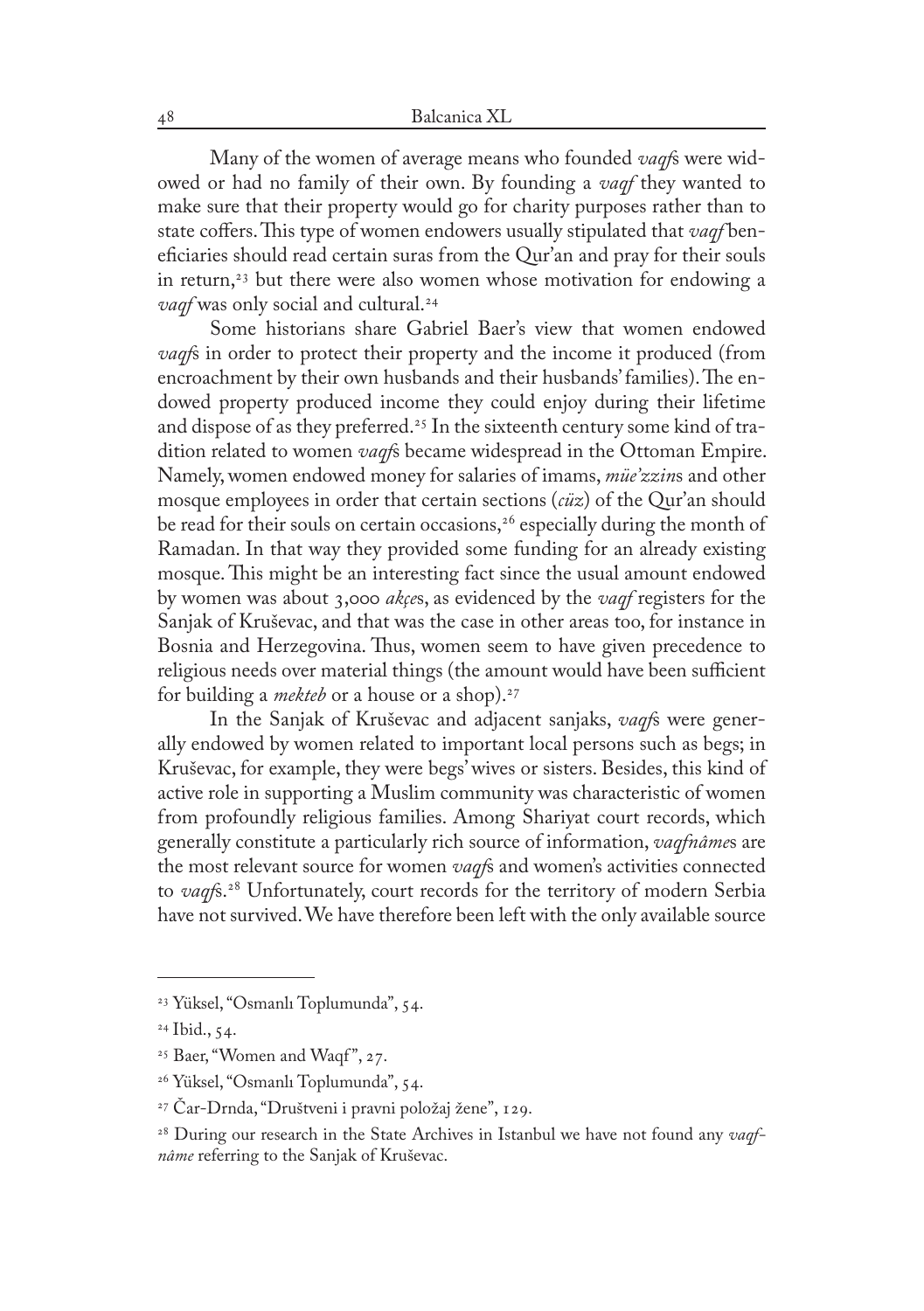for this issue: the *vaqf* registers for the Sanjak of Kruševac.<sup>29</sup> They provide scanty information, but nevertheless confirm that this type of Islamic institution did exist in the Sanjak of Kruševac.

These registers recorded women *vaqf*s only in Kruševac and Leskovac. Kruševac had four female benefactors. One of them, Şâhmânî Hâtûn, wife of a certain Dâvud Beg, endowed a sum of 2,800 *akçe*s. The interest charged on this sum, one *akçe* a day, was intended for the *müe'zzin* of the most honourable mosque, the one built by the Sultan Murât II ( $1421 - 1444$ , 1446–1451),30 the first conqueror of Kruševac. The mosque was the centre of spiritual and cultural life in Ottoman Kruševac. The *müe'zzin* had the daily obligation to read the Qur'an for the soul of the endower. The *vaqf* was managed with the same funds and in the same way until  $1570$ .<sup>31</sup>

Fâtıma Hâtûn, sister of Şa'bân Beg, endowed 3,000 *akçe*s for pious purposes. Given his generous gifts for charity, Şa'bân Beg must have been a prominent person in Kruševac.32 Fâtıma intended the money for the *mescid* of Mustafâ b. Kulâk. One *akçe* from the interest earned on this sum was to be given every day to an imam in the *mescid* in order that he should pray for the endower's soul.33

Şâhbola Hâtûn endowed the same *mescid*, founded in the Kruševac *mahalle* of Iyâs, with a sum of 3,000 *akçe*s. The income received from interest was to be used for the salary of the imam of the *mescid*, one *akçe* a day, who was to read selected *cüz*es on her behalf.34

<sup>29</sup> There are four registers for the Sanjak of Kruševac in the State Archives in Istanbul (Başbakanlık Arşivi [BBA], Istanbul, *Tapu Tahrir Defterleri* [TTD]) that contain the registers of *vaqf*s: *TTD 167*, of the year 1530, which has been published (*167 numaralı muhâsebe-i vilâyet- Rûm-ili defteri (937/1530)*, II, *Vılçıtrın, Prizrin, Alaca-hisâr ve Hersek Livâları* (Dizin ve Tıpkıbasım), Başbakanlık Devlet Arşivleri Genel Müdürlüğü, Osmanlı Arşivi Daire Başkanlığı Yayın Nu: 69, Defter-i Hâkânî Dizisi: IX, Ankara 2004); *TTD 179*, for the year 1536; *TTD 161*, made during the reign of Sultan Süleymân I (1520–1566); and *TTD 567* for the period about 1570. Only two of them, *TTD 179* (735–741) and *TTD 567* (424–432), contain information about women *vaqf*s.

<sup>30</sup> Evliya Çelebi, *Seyahatnâmesi* (Istanbul 1978), vol. V, 1836, mentioned this mosque, but mistakenly connected it with Sultan Murât I Hüdavendigâr (1326–1389).

<sup>31</sup> *TD 179*, 740; *TD 567*, 425.

<sup>32</sup> Şab'an *Beg* endowed the building which housed the town court in Kruševac and associated buildings used by the *kadi*. The so-called Court *mahalle* formed around them (*TD 567*, 33). The *vaqf* included stables, two houses, one barn and one meadow. The funds of the *vaqf* consisted of 2,500 *akçe*s in cash and the income from one mill and one meadow. The endower stipulated that food should be provided to wayfarers and travellers and their horses (*TD 179*, 741; *TD 567*, 426).

<sup>33</sup> *TD 179*, 740; *TD 567*, 425.

<sup>34</sup> Ibid.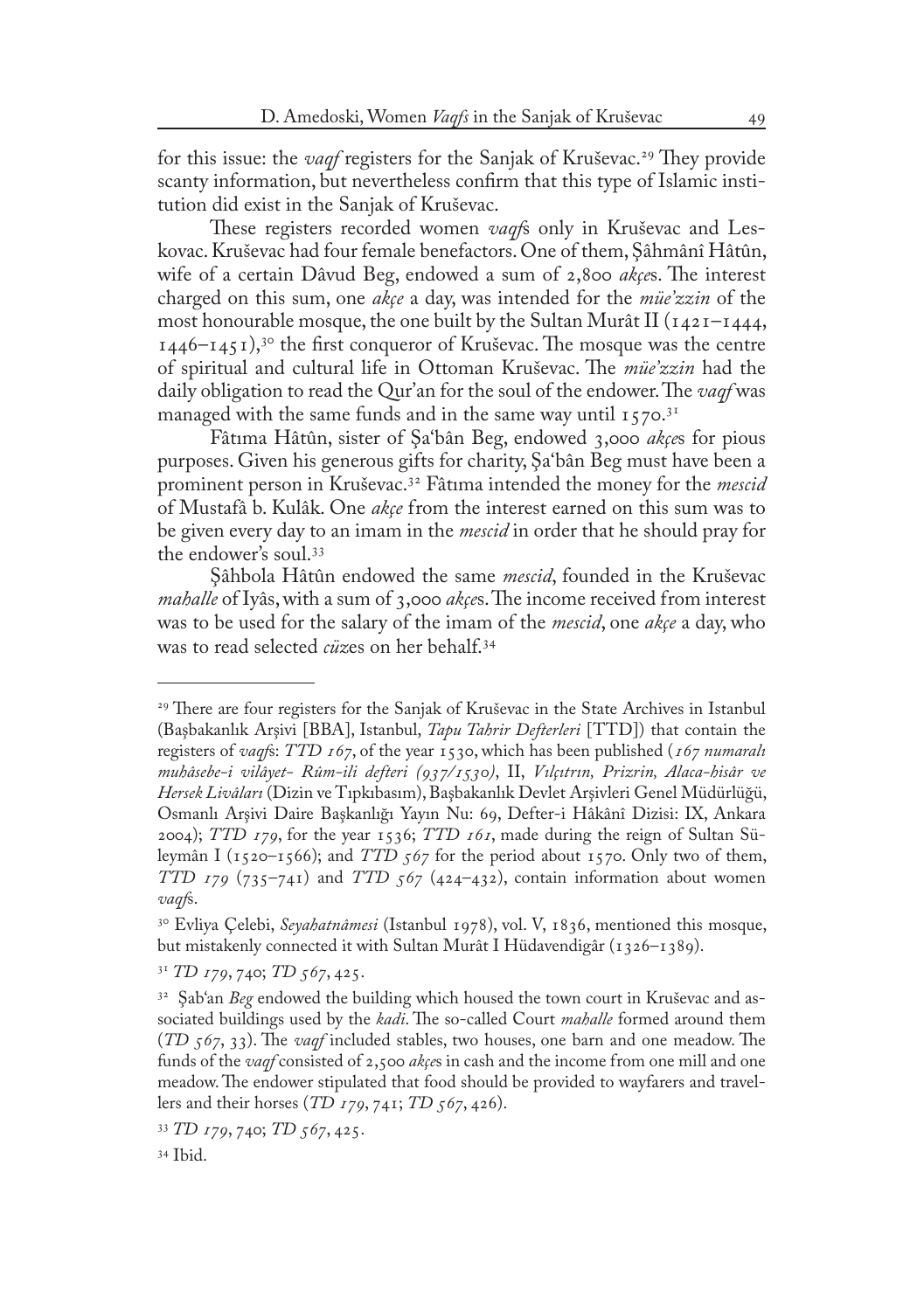The *vaqf* of Âyişe Hâtûn bt. Hamza, wife of Halâci Mustafâ, consisted of a mill on the river Rasina, which she endowed for the abovementioned *mescid* of Mustafâ b. Kulâk.35 Judging by what was the usual practice, the mill was probably rented out. The income was to be used for the maintenance of the *mescid* and for the salary of the imam, one *akçe* a day, who was required to pray for her on certain occasions.36

It was not uncommon for several women to endow the same religious institution with a cash *vaqf*. It is possible that there was some particular belief associated with the *mescid* of Mustafâ b. Kulâk that induced women to endow it with money.

By 1570 Leskovac had had two women *vaqf*s. One was the *vaqf* of Güle Hâtûn, wife of Hâcı Hayruddîn, which included a sum of 2,000 *akçe*s, intended for extending loans at Shariyat-compliant interest, and a shop, which was to be rented out for 60 *akçe*s a year. The income, or 360 *akçe*s a year, Güle intended for the *müe'zzin*s of the Sultan Bâyezîd's mosque who were to pray for her soul. The rest, 100 *akçe*s from interest, Güle intended for the *vakf* manager (*mütevelli*). Besides, she endowed the mosque with arable land and pastures located between the villages of Donje Stopanje, Vinarce and Bobište.37 Güle Hâtûn's endowment shows that women in sixteenthcentury Ottoman Kruševac owned agricultural land, the type of property on which the self-sufficiency and integrity of the traditional Muslim family depended more than on anything else. Besides, she could purchase, sell or endow land, which is a highly revealing fact about the role of women in the economic and social life of the town.

The other women *vakf* in Leskovac was that of Abâz Hâtûn. She established a cash *vaqf* of 7,000 *akçe*s to be lent to borrowers. With 12 *akçe*s paid back for 10 *akçe*s borrowed, the *vaqf* yielded an annual income of 1,400 *akçe*s. Abâz Hâtûn stipulated that it should be spent in the following way: a daily wage of 1.5 *akçe*s for the *müe'zzin* of the new mosque who was obliged to read one *cüz* for her soul every day; one *akçe* a day for the manager of the *vaqf*; 150 *akçe*s a year for the purpose of reciting mevlûd;38 and 40 *akçe*s a year for the illumination of the mosque.39 There might have been a few

<sup>35</sup> By then the *mescid* had already had one mill and two millstones on the river Rasina, near the village of Makrešane, endowed by the *mescid* founder himself (*TD 179*, 740).

<sup>36</sup> *TD 179*, 740; *TD 567*, 425.

<sup>37</sup> *TD 567*, 428.

<sup>&</sup>lt;sup>38</sup> The *mevlûd* recitations were frequently stipulated by *vaqf* founders, based on ayah 15 of sura Al-Baqara: "Therefore, remember Me, and I shall remember you, and accept My right and do not be ungrateful to Me!"

<sup>39</sup>  *TD 567*, 430.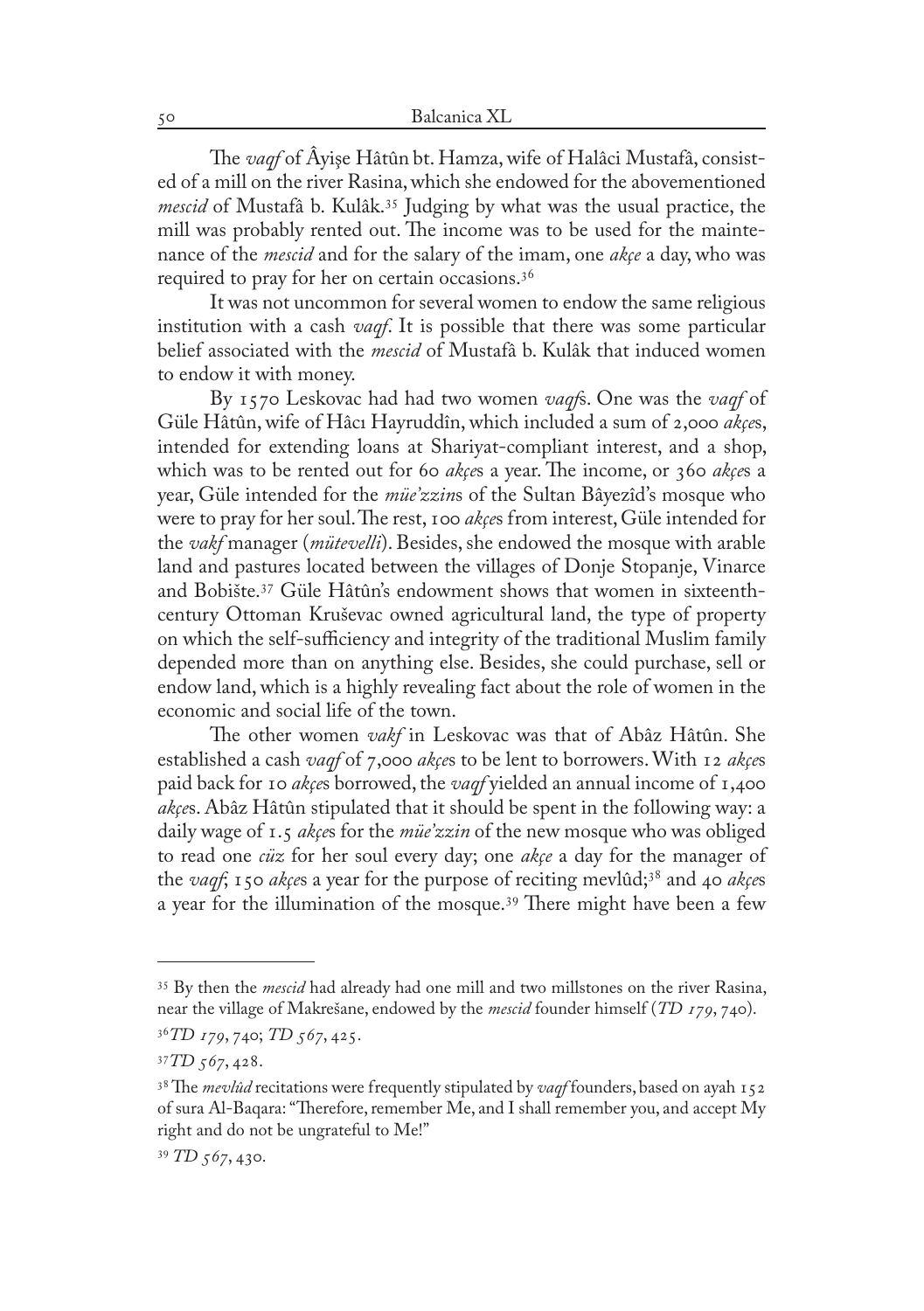more women *vaqf*s in the Sanjak of Kruševac in the period under study, but our limited sources provide no conclusive evidence.

Apart from being *vaqf* founders, sometimes women were heiresses to family *vaqf*s (*ailevî*, *evlâtlık*) or to *vaqf*s which were a combination of a family and a *hayri vaqf* (*vaqf* for public benefit). For example, Aydin Beg b. Yûsuf bequeathed by the Shariyat-compliant *vakfnâme* his family *vaqf* which consisted of two houses in Leskovac, a courtyard and a garden, to his male children. After their death he intended it for his daughters and their children, and upon the death of all family members, the *vaqf* was to go to a scholar who would perform certain religious rituals.<sup>40</sup>

There were a few more family *vaqf*s in Leskovac in the sixteenth century, but all of them showed characteristics of *hayri vaqf*s as well. One such *vakf* was that of Hâcî 'Âlî. One part of its income was intended for his family, the other for charitable purposes. The total sum endowed amounted to 10,300 *akçe*s; in addition, he endowed a shop, a meadow, a vineyard and a garden. The founder stipulated that the money should be used for lending loans. The income from the shop, meadow, vineyard and garden was intended for his daughters Hanîfe and Emîne.<sup>41</sup>

 Caf'er 'Abdullâh founded a *vaqf* in such a way that the cash part was intended as a *hayri vaqf*, while the part consisting of a house in Leskovac was to be a family *vaqf* for the benefit of his wife Güle bt. Mehmed. Upon the death of all family members, the house was to be given to the poor.<sup>42</sup>

Dervîş Mehmed b. 'Abdülhay intended a part of the income yielded by the endowed *vaqf* to his female descendants.43

What is also quite clear from the surviving Ottoman documents is that, at least as far as Shariyat courts were concerned, the Islamic law of inheritance was strictly implemented. Namely, wherever a woman is referred to as an heiress of the deceased, whether a wife or a daughter, she is also included in the list of those getting their share of the inheritance.<sup>44</sup> Unfortunately, this is not conclusive proof that the property actually passed into the hands of women.

Compared with the Sanjak of Kruševac, the situation with women *vaqf*s in the sixteenth century is more or less the same in the surrounding sanjaks. In the Sanjak of Smederevo (Semendire) there are no women *vaqf*s

<sup>40</sup> Ibid.*,* 430*.* Unfortunately, some founded *vaqf*s in order to be able to leave their property entirely to their male descendants. Cf. Yüksel, "Osmanlı Toplumunda", 51.

<sup>41</sup>  *TD 567*, 428.

<sup>42</sup> Ibid*.*

<sup>43</sup> Ibid.

<sup>44</sup> Haim Gerber, "Social and Economic Position of Women in an Ottoman City, Bursa, 1600–1700", *IJMES* 12 (1980), 232.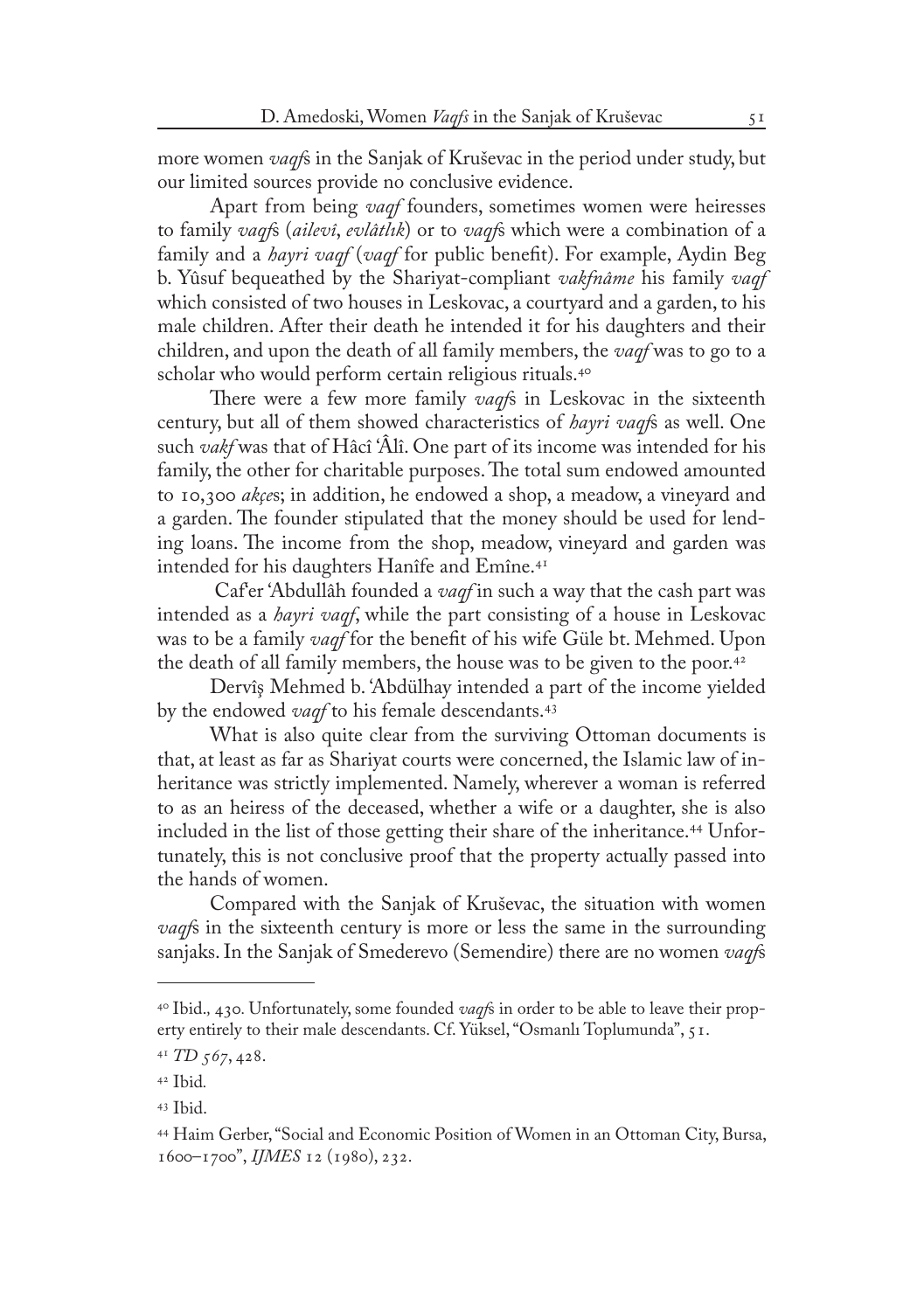registered in 1516 and 1521/23. 45 In the Sanjak of Ohrid (Ohri) there were only two women *vaqf*s in 1583. 46 The Sanjak of Prizren had five women endowments in 1571, 47 and in 1530 there were no women founders of endowments in the *Kazâ* of Pirot.48 The only exception in the period is Bosnia and Herzegovina, where, according to the 1565 register, there were more than thirty women *vaqf*s.49

Another interesting phenomenon, and a little studied one, is that of group *vaqf*s, founded either by two or more women, or by related women and men (husbands, brothers, sons). *Vaqf*s jointly founded by unrelated men and women were rare.<sup>50</sup>

Besides being founders and inheritresses of *vaqf*s, women were sometimes appointed to an office, such as that of the *nazîr* or *mütevelli* of a *vaqf*. 51

*\* \* \**

Women's involvement in endowment activity was still at an early stage in the sixteenth-century Sanjak of Kruševac and its neighbourhood. But, the very existence of women *vaqf*s warns that they should not be overlooked in studying the role this institution played in Ottoman society. Judging by the surviving Ottoman documents, women figured as property owners and *vaqf*  founders much less frequently than men. Most women founders of endowments in the Sanjak of Kruševac were wives or relatives of begs or some other prominent persons. The average cash endowment was about 3,000 *akçe*s, and it was generally intended for loan lending. The interest charged on loans was usually intended for imams or other employees of a particular mosque or *mescid*, who in turn were required to pray for the soul of the endower. Such endowments may be described as a trend among upper-class

<sup>45</sup> *TTD 1007*, 201–203; *TTD 135*, 62–63.

<sup>46</sup> *Opshiren popisen defter na Ohridskiot sandzhak od 1583. godina*, vol. VIII/2 of *Turski dokumenti za istorijata na makedonskiot narod*, ed. Aleksandar Stojanovski (Skopje 2000), 621–622.

<sup>47</sup> Tatjana Katić, *"Opširni popis Prizrenskog sandžaka iz 1571*" (Belgrade), 535, 538–539, forthcoming.

<sup>48</sup> Katić, "Muslimanske zadužbine u Pirotu".

<sup>49</sup> For the women *vaqf*s registered in the Sanjak of Bosnia in 1565, see Čar-Drnda, "Društveni i pravni položaj žene".

<sup>&</sup>lt;sup>50</sup> Fay, "Women and Waqf", 38. Fay looks into the Cairo examples, but there is no doubt that this was a widely accepted practice in the Ottoman Empire.

<sup>51</sup> Yüksel, "Osmanlı Toplumunda", 51.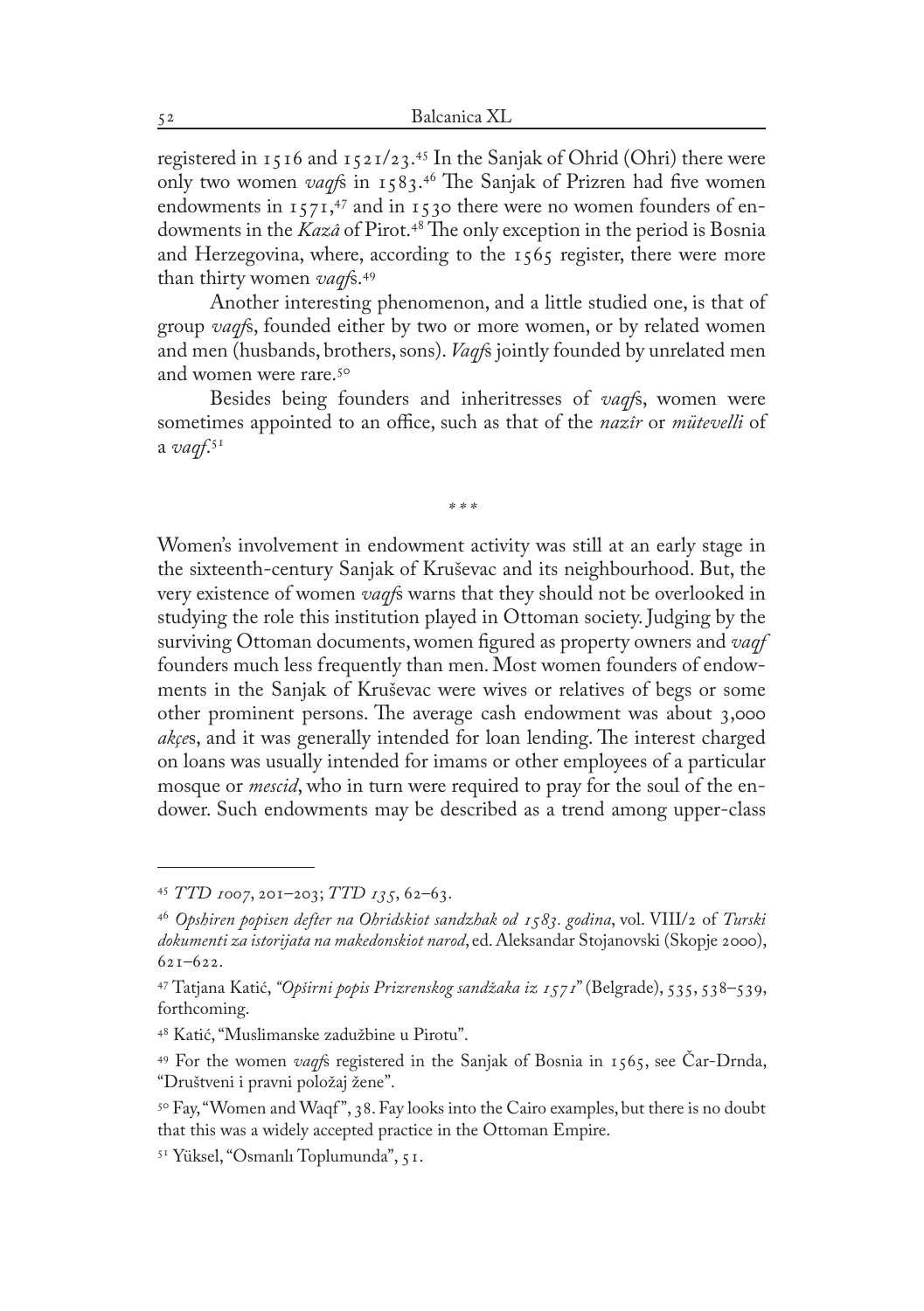women, while other types of women endowments seem to have been quite rare.

Unfortunately, the Ottoman documentary material of relevance to the territory of modern-day Serbia appears to be quite scanty, and our considerations have been limited by the only available sources. It is therefore important to pay greater attention to all aspects of the role of women in everyday community life in Ottoman Serbia. That kind of research would hopefully further our understanding of the position of women in Islam through history.

> *UDC 94(497.11:560)"15" 347.232.1:316.323.4-055.2*

## **Bibliography and sources**

Amedoski, Dragana. "Orijentalne gradjevine Kruševca od osmanskog osvajanja do kraja XVI veka". *Istorijski časopis* LV (2007), 157–169.

— "Leskovački vakufi u periodu od osmanskog osvajanja do kraja XVI veka". *Istorijski časopis* LVII (2008), 137–149.

— "Alaca Hisar Sancağına Ait 56 Tarihli Bir Vakıf Defteri". 1536 Bir Defteri". *Belleten* (Ankara), forthcoming.

Başbakanlık Arşivi, Istanbul. Detailed register of the Sanjak of Alaca Hisâr of 1536. Tapu defteri (TD) no. 179.

Başbakanlık Arşivi, Istanbul. Detailed register of the Sanjak of Alaca Hisâr of ca. 1570. Tapu defteri (TD) no. 567.

Baer, Gabriel. "Women and Waqf: An Analysis of the Istanbul Tahrir 1546". *Studies in the Social History of the Middle East in Memory of Professor Gabriel Baer. Asian and African Studies* 17 (1983), 9–28.

— "The Waqf as Prop for the Social System (Sixteenth–Twentieth Centuries)". *Islamic Law and Society* 4/3 (1997), 264–297.

Begović, Mehmed. *Vakufi u Jugoslaviji*. Belgrade: Serbian Academy of Sciences and Arts, 1963.

Bojanić, Dušanka. "Niš do velikog rata 1683". In *Istorija Niša* I, 107-169. Niš 1983.

Čar-Drnda, Hatidža. "Vakufski objekti u Bosanskom sandžaku". Prilozi za orijentalnu *filologiju* (POF) 52–53 (Sarajevo 2002/3 [2004]), 267–294.

— "Društveni i pravni položaj žene muslimanke u osmanskoj Bosni". Znakovi vremena  $10/37$  (2007),  $124-153$ .

Çizakça, Murat. "Cash Waqfs of Bursa, 1555–1823". *JESHO* 38/3 (1995), 313–354.

Evliya Çelebi. *Seyahatnâmesi*. Vol. V. Istanbul 1978.

Fay, Mary Ann. "Women and Waqf: Toward a Reconsideration of Women's Place in the Mamluk Household". *IJMES* 29/1 (1997), 33–51.

Faroqhi, Suraiya. *Osmanlı kültürü ve gündelik yaşam: Ortaçağıdan Yirminci Yüzyıla*. Istanbul 2005.

Filan, Kerima. "Women Founders of Pious Endowments". In Amila Buturović and Irvin Cemil Schick, *Women in the Ottoman Balkans: Gender, Culture and History*, 99–121. London–New York 2007.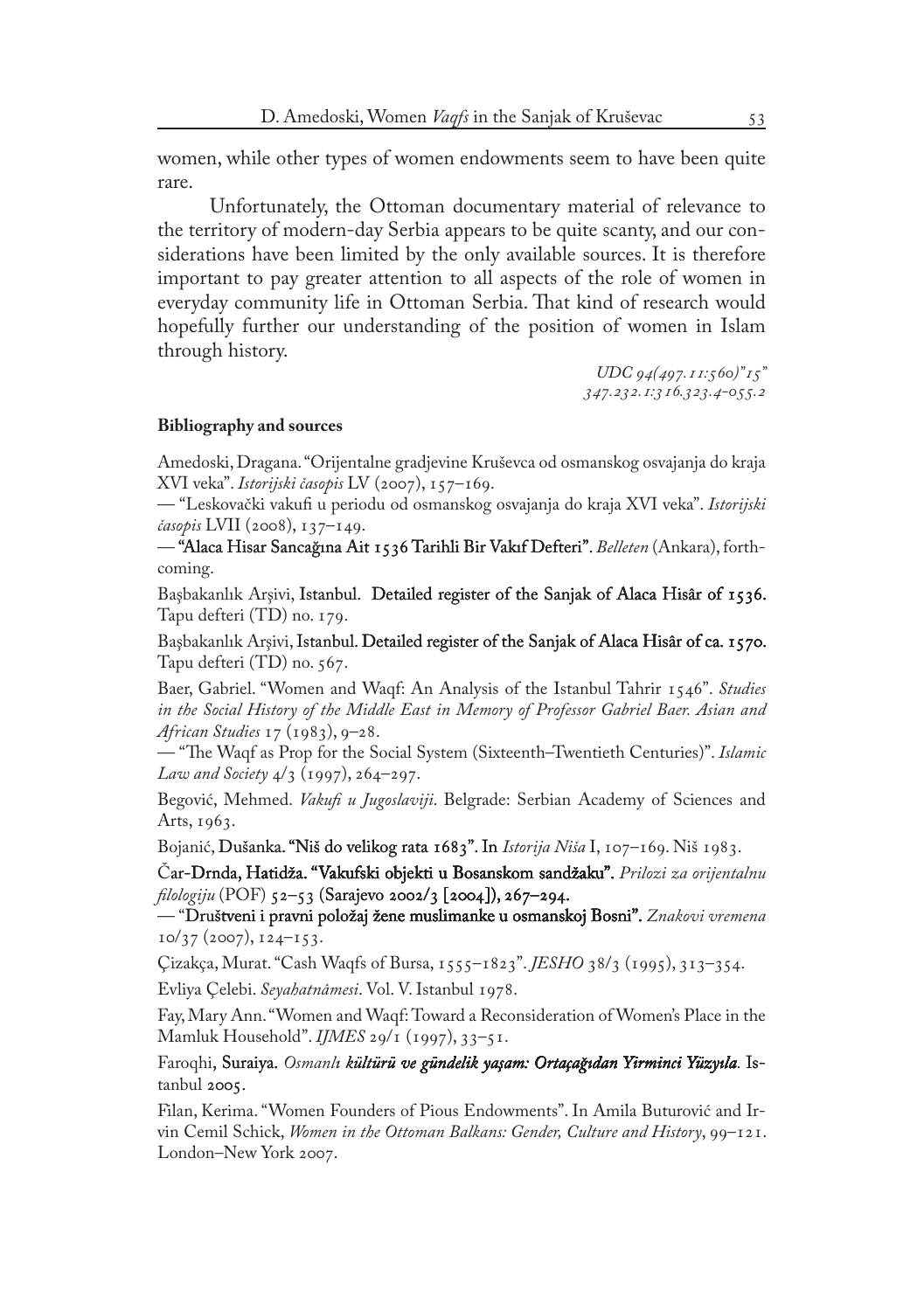Fotić, Aleksandar. "Uloga vakufa u razvoju orijentalnog grada: beogradski vakuf Mehmed-paše Jahjapašića". In *Socijalna struktura srpskih gradskih naselja (XII–XVIII vek)*, 149– 159. Smederevo-Belgrade 1992.

 $-$  Sveta Gora I Hilandar u Osmanskom carstvu XV-XVII vek. Belgrade 2000.

— "Concealed Donation or a Sale: The Acquisition of Monastic Property (15th–17th C.)". In *XIV. Türk Tarih Kongresi (Ankara, 9–13 Eylül 2002). Kongreye Sunulan Bildiriler*, II. Cilt – I. Kısım, 721–728. Ankara: TTK Basımevi, 2005.

Gerber, Haim. "Social and Economic Position of Women in an Ottoman City, Bursa, 1600–1700". *IJMES* 12 (1980), 231–244.

Handžić, Adem. "O formiranju nekih gradskih naselja u Bosni u XVI stoljeću (uloga države i vakufa)". *POF* XXV (1975), 133–169.

Inaldžik, Halil. *Osmansko carstvo: klasično doba 1300–1600*. Belgrade 2003.

Ivanova, Svetlana. "Muslim Charity Foundations (Vakf) and the Models of Religious Behavior of Ottoman Social Estates in Rumeli (late 15th to 19th Centuries)". *Wiener Zeitschrift zur Geschichte der Neuzeit* 5/2 (2005), 44–69.

Jennings, Ronald C. "Women in Early 17th Century Ottoman Judicial Records – The Sharia Court of Anatolian Kayseri". *JESHO* XVIII/1 (1975), 53-114.

— "Pious Foundations in the Society and Economy of Ottoman Trabzon,  $1565-1640$ ". *JESHO* 33/3 (1990), 271–336.

Kaleši, Hasan. "Prizrenac Kukli-beg i njegove zadužbine". *POF* VIII–IX (1958–59  $[1960], 143-168.$ 

— "Najstarija vakufnama u Jugoslaviji". *POF* X–XI (1960–61 [1961]), 55–73.

— "Jedna arapska vakufnama iz Ohrida iz 1491. godine". *POF* XII–XIII (1962–63  $[1965]$ ,  $15-44$ .

Kaleši, Hasan and Ismail Eren. "Prizrenac Mahmud-paša Rotul, njegove zadužbine i vakufname". *Starine Kosova* VI–VII (1972–73), 23–64.

Katić, Tatjana. "Muslimanske zadužbine u Pirotu od XIV do XVI veka". *Pirotski zbornik*  $32/33$  (2007/8), 55–62.

Katić, Tatjana. *Opširni popis Prizrenskog sandžaka iz 1571*, 535, 538–539, forthcoming.

Kotzageorgis, Phokion P. "Two *wakfiyes* of Mara Branković". *Hilandraski zbornik* 11  $(2004), 307 - 323.$ 

Mandaville, Jon E. "Usurious piety: the cash waqf controversy in the Ottoman Empire". *IJMES* 10 (1979), 289–308.

Meriwether, Margaret Lee. "Women and *Waqf* Revisited: the Case of Aleppo, 1770– 1840". In *Women in the Ottoman Empire. Middle Eastern Women in the Early Modern Era*, ed. Madeline C. Zilfi, 128–152. Leiden–Boston–Cologne 1997.

Mutafchieva, B. "Za rolyata na vakyfa v gradskata ikonomika na Balkanite pod tiurska vlast (XV–XVII b.). Izvestiya na Instituta za istoriya X (1962), 121–145.

Shatzmiller, Maya. "Islamic Institutions and Property Rights: The Case of the 'Public Good' Waqf ". *JESHO* 44, 1 (2001), 44–74.

Skarić, Vladislav. "Srpski pravoslavni narod i crkva u Sarajevu u 17. i 18. vijeku". In Prilo*zi za istoriju Sarajeva*, vol. II of *Izabrana* djela, ed. Milorad Ekmečić. Sarajevo 1985. *The Encyclopaedia of Islam*. Vol. XI. Leiden: Brill, 2002.